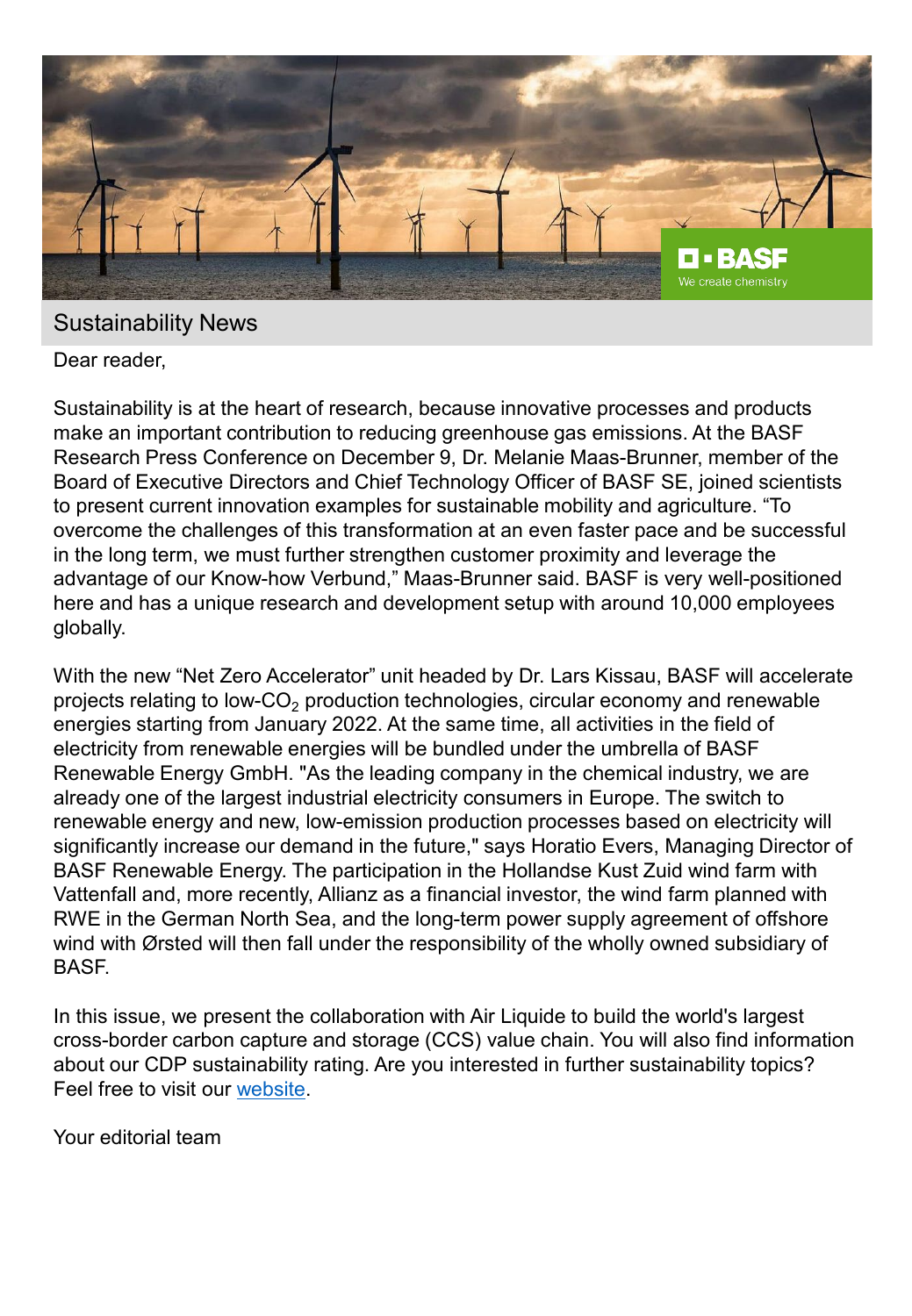

### **BASF Research Press Conference 2021: Sustainability Starts in Research**

With its innovative processes and products, the chemical industry makes an important contribution to reducing greenhouse gas emissions. BASF researchers are already contributing to making the sustainability transformation possible through their work.

**[More](https://www.basf.com/global/en/who-we-are/sustainability/whats-new/sustainability-news/2021/basf-research-press-conference-2021.html)**



#### **BASF is accelerating the implementation of its CO<sub>2</sub> reduction targets**

The Net Zero Accelerator unit will be led by Dr. Lars Kissau. Under Kissau's leadership, existing and new projects to achieve the  $CO<sub>2</sub>$  reduction targets will be launched and driven forward at corporate level worldwide in the future. **[More](https://www.basf.com/global/en/who-we-are/sustainability/whats-new/sustainability-news/2021/basf-is-accelerating-the-implementation.html)**



## **Air Liquide and BASF welcome support from European Innovation Fund for joint CCS project**

Air Liquide and BASF are planning to develop the world's largest cross-border Carbon Capture and Storage (CCS) value chain. The goal is to significantly reduce  $CO<sub>2</sub>$  emissions at the industrial cluster in the port of Antwerp. **[More](https://www.basf.com/global/en/who-we-are/sustainability/whats-new/sustainability-news/2021/air-liquide-and-basf-welcome-support.html)**

### **Ørsted and BASF sign a 25-year offshore wind power purchase agreement in Germany**

BASF and Ørsted have concluded a 25-year fixed-price corporate power purchase agreement (CPPA), under which BASF will offtake the output of 186 megawatts from Ørsted's planned Offshore Wind Farm in the German North Sea. **[More](https://www.basf.com/global/en/who-we-are/sustainability/whats-new/sustainability-news/2021/orsted-and-basf-sign-a-25-year-offshore.html)**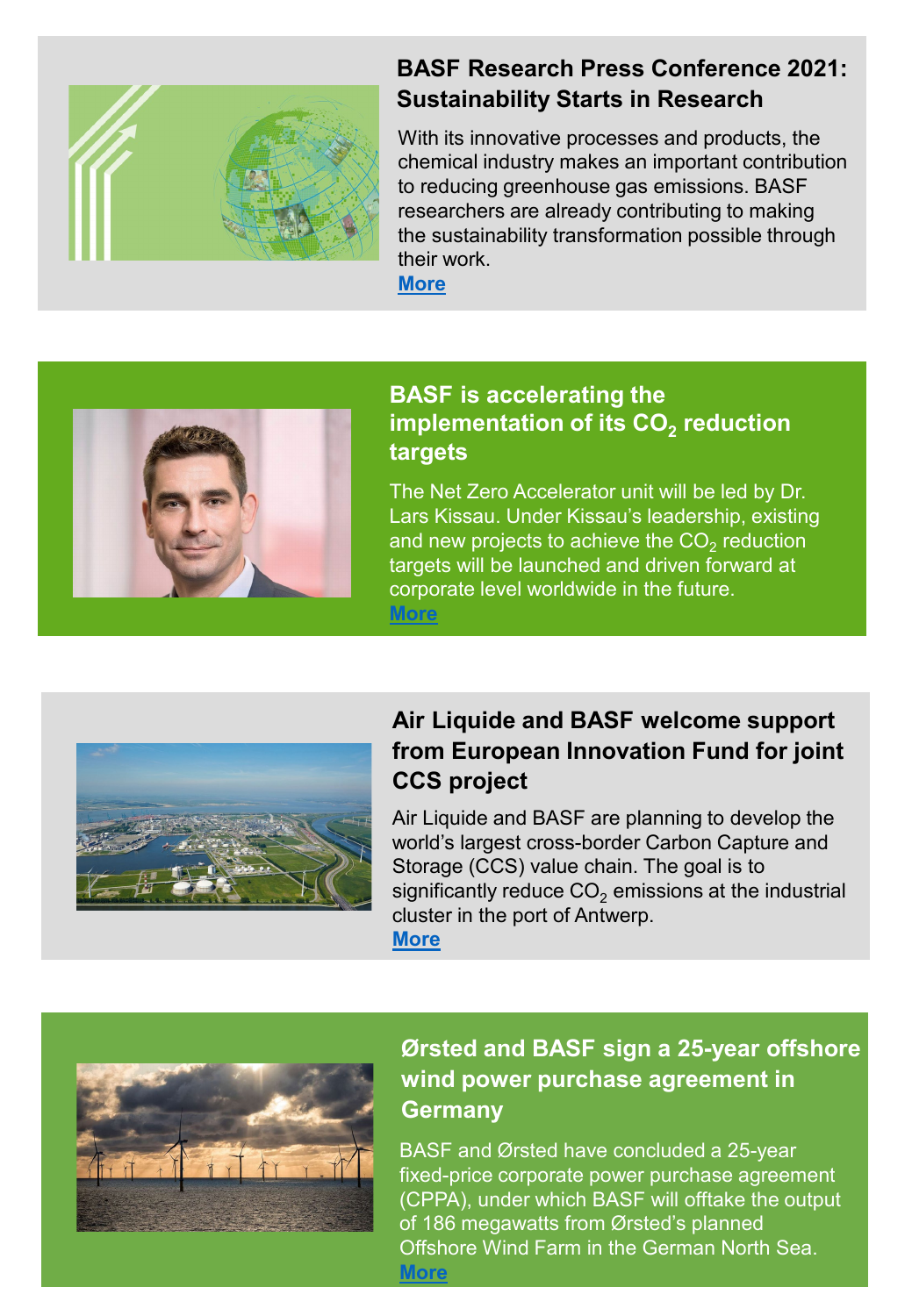

## **CDP rates BASF as a leader in protecting water, forests and climate**

The non-profit organization CDP has again ranked BASF as one of the world's leading companies for its measures and transparent reporting on water and forest management as well as climate protection. **[More](https://www.basf.com/global/en/who-we-are/sustainability/whats-new/sustainability-news/2021/cdp-rates-basf-as-a-leader.html)**

**Current Publications**

**December 6, 2021** [BASF to sell 25.2% of the offshore wind farm Hollandse](https://www.basf.com/global/en/who-we-are/sustainability/whats-new/sustainability-news/2021/basf-to-sell-25,2-percent.html) Kust Zuid to Allianz

**December 2, 2021** [BASF Agricultural Solutions to launch Global Carbon Farming Program enabling farmers](https://www.basf.com/global/en/who-we-are/sustainability/whats-new/sustainability-news/2021/basf-agricultural-solutions-to-launch.html)  to reduce their  $CO<sub>2</sub>$  emissions

**November 25, 2021** [BASF bundles renewable energy activities in new subsidiary BASF Renewable Energy](https://www.basf.com/global/en/who-we-are/sustainability/whats-new/sustainability-news/2021/basf-bundles-renewable-energy-activities.html)  GmbH

**November 4, 2021** Styropor<sup>®</sup> Ccycled™ for Stressless<sup>®</sup> packaging: proven material with reduced carbon footprint for high-end design furniture

# **Current Events**

**February 25, 2022** [Full-Year 2021 Results](https://www.basf.com/global/en/media/events/2022/full-year-2021-results.html)

Do you have any questions, ideas or feedback? Please get in touch with us via sustainability@basf.com

| <b>Follow</b> us |  | . . | <b>FRI</b> | ⊡ | ⊡ |
|------------------|--|-----|------------|---|---|
|                  |  |     |            |   |   |

You are receiving this newsletter in response to a subscription request. Should you no longer wish to receive this BASF newsletter, you can opt out by clicking on the service link "Unsubscribe".

Learn more about how BASF processes personal data at basf.com/data-protection-eu.

**Birgit Hellmann Global Sustainability Communications**